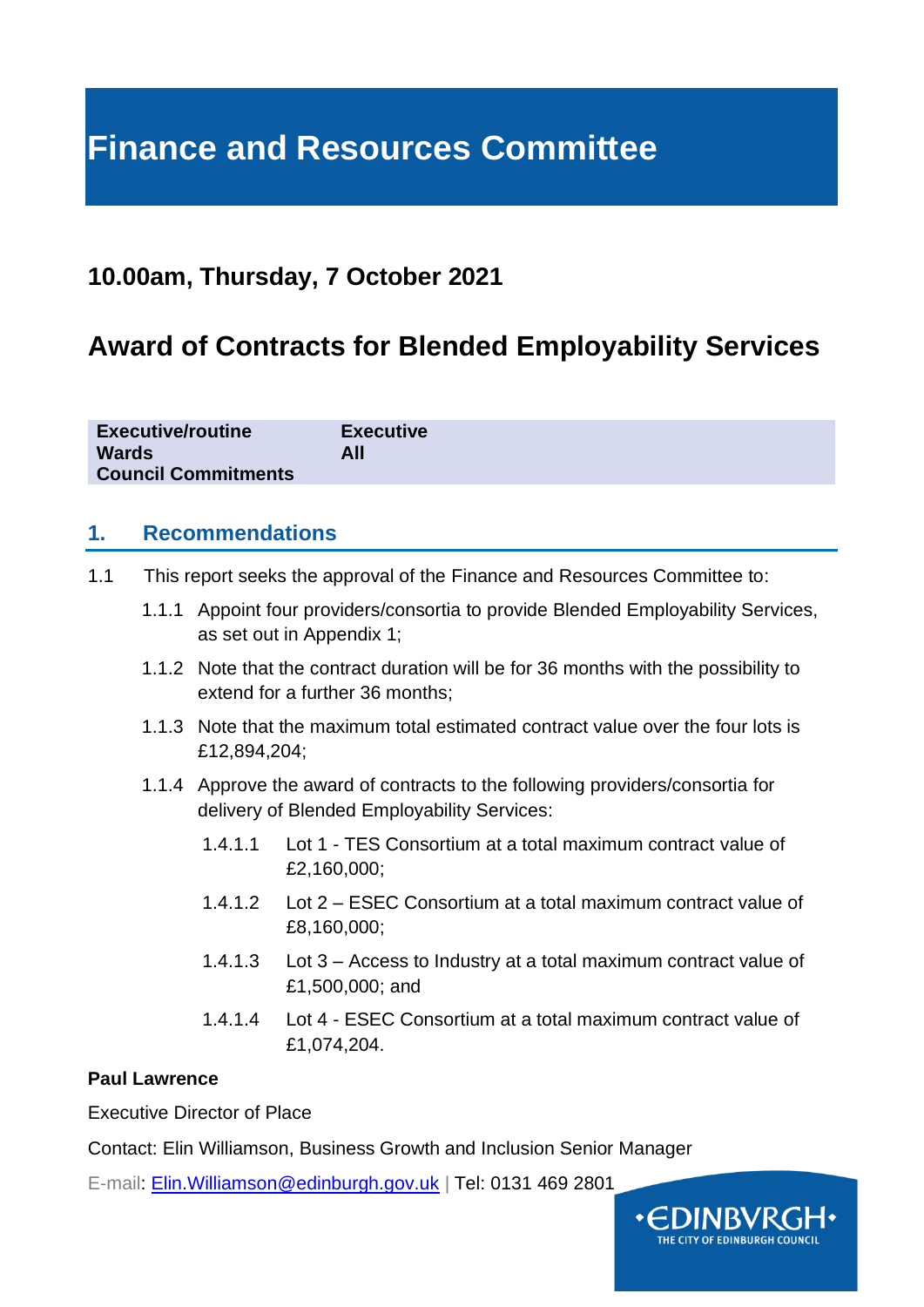**Report**

# **Award of Contracts for Blended Employability Services**

#### **2. Executive Summary**

- 2.1 The Council funds third party services to support Edinburgh residents in accessing and progressing along the Employability Strategic Skills Pipeline with the goal of securing and sustaining training and employment.
- 2.2 This report seeks approval to award contracts for Blended Employability Services to four providers/consortia following a co-production exercise.

#### **3. Background**

- 3.1 The Council works with external partners through the Edinburgh and South-East Scotland City Region Deal, Joined-up for Jobs network, Edinburgh Guarantee (Developing the Young Workforce) Partnership and Locality Partnerships to promote inclusive growth across the city.
- 3.2 The following three services, with different focus areas, are currently in place and have been reviewed using a co-production methodology to ensure they remain fit for purpose and value for money:
	- 3.2.1 Supported Employment Service (All in Edinburgh), a pan-disability service, supporting over 950 people per annum. It follows the Scottish Government's five stage Supported Employment model and ensures a "no wrong door" approach for anybody with a disability or long-term health condition who is looking to secure, sustain and, where appropriate, progress in employment. 40% of the funding for this service is matched from European Social Fund (ESF).
	- 3.2.2 Complex Needs Employability Service (EnCompass), providing a range of supports to over 200 people per annum with complex barriers, such as recovering from substance misuse, previous offenders, homelessness, to accessing and sustaining education, training or employment.
	- 3.2.3 Edinburgh Targeted and Integrated Employability Service (Next Step), which aims to support over 1,100 people per annum who are short-term unemployed or facing in-work poverty to secure and sustain employment and upskills unemployed and workless individuals into learning or work. 40% of the funding for this service is matched from ESF.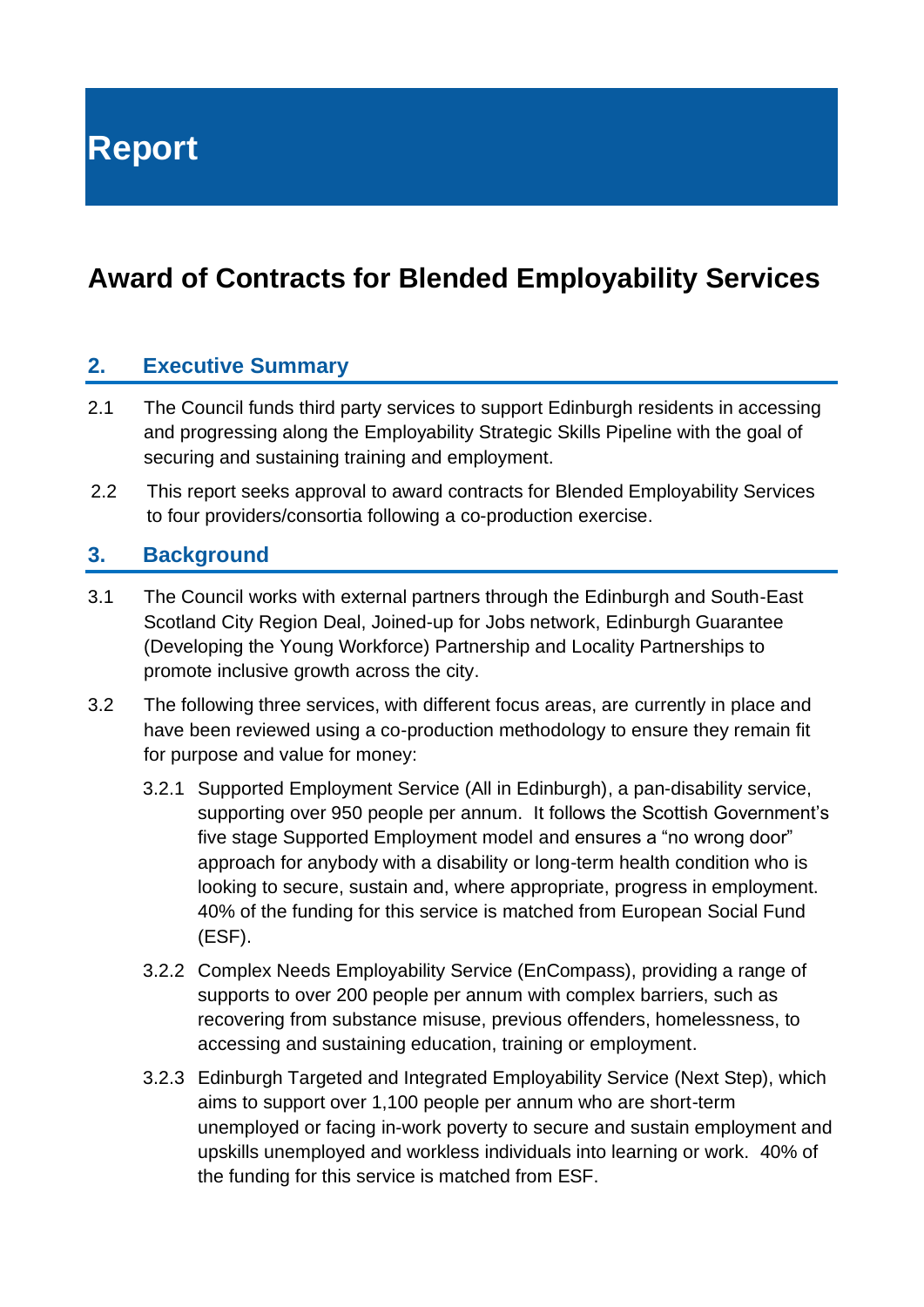- 3.3 With the departure of the United Kingdom from the European Union, the match funding received for these programmes from the European Social Fund (ESF) will cease. Other replacement funding streams have been announced by the UK Government but are not confirmed.
- 3.4 As part of the outcome of the co-production, it was evident that replacement services are still required for person centred employability services for each of the target groups, focusing on:
	- 3.4.1 A supported employment service for those with a disability or long-term health condition;
	- 3.4.2 Intensive employability support for those with complex needs or additional barriers to employment;
	- 3.4.3 Support for income maximisation and better off in work calculations;
	- 3.4.4 Support for those facing in work poverty; and
	- 3.4.5 Support with digital literacy for employability.
- 3.5 Due to significant changes in the labour market and the new operational context as a result of COVID-19, the established three services were reviewed using a coproduction methodology to ensure they remained fit for purpose and value for money.
- 3.6 On [14 January](https://democracy.edinburgh.gov.uk/ieListDocuments.aspx?CId=141&MId=5691&Ver=4) 2021 Housing, Homelessness and Fair Work Committee endorsed the recommendation to replace the current three services with four lots and for tendering for an Edinburgh Blended Employability Service to be progressed.

#### **Co-production and Citizen Engagement**

- 3.7 A Prior Information Notice (PIN) was published via Public Contracts Scotland (PCS) on 7 October 2020 to engage the wider market in a set of co-production events. This was also advertised via the Joined Up for Jobs network to generate as much interest as possible. In total, 51 organisations noted interest in the PIN and the coproduction events, from various third sector, employability, and recruitment and skills development organisations.
- 3.8 A co-production event, which was hosted by Joined Up for Jobs, took place on 4 November 2020 to inform interested parties about the commissioning plan, to consult with the market and to gain insights into what would best meet the needs of Edinburgh citizens.
- 3.9 An invitation to "Share your Views" was published via PCS to allow stakeholders the opportunity to provide valuable information and insight through a survey. This was concluded by the end of November 2020.
- 3.10 In addition, a "Citizen's Survey" for service users and other interested citizens was disseminated through the Joined Up for Jobs network and through wider peripheral services to try to capture a wide variety of views. This was deemed to be the best way to engage citizens due to COVID-19 restricting normal face-to-face focus groups with citizens. To help capture the views of citizens who were not already accessing employability services, the Citizen's Survey was promoted through the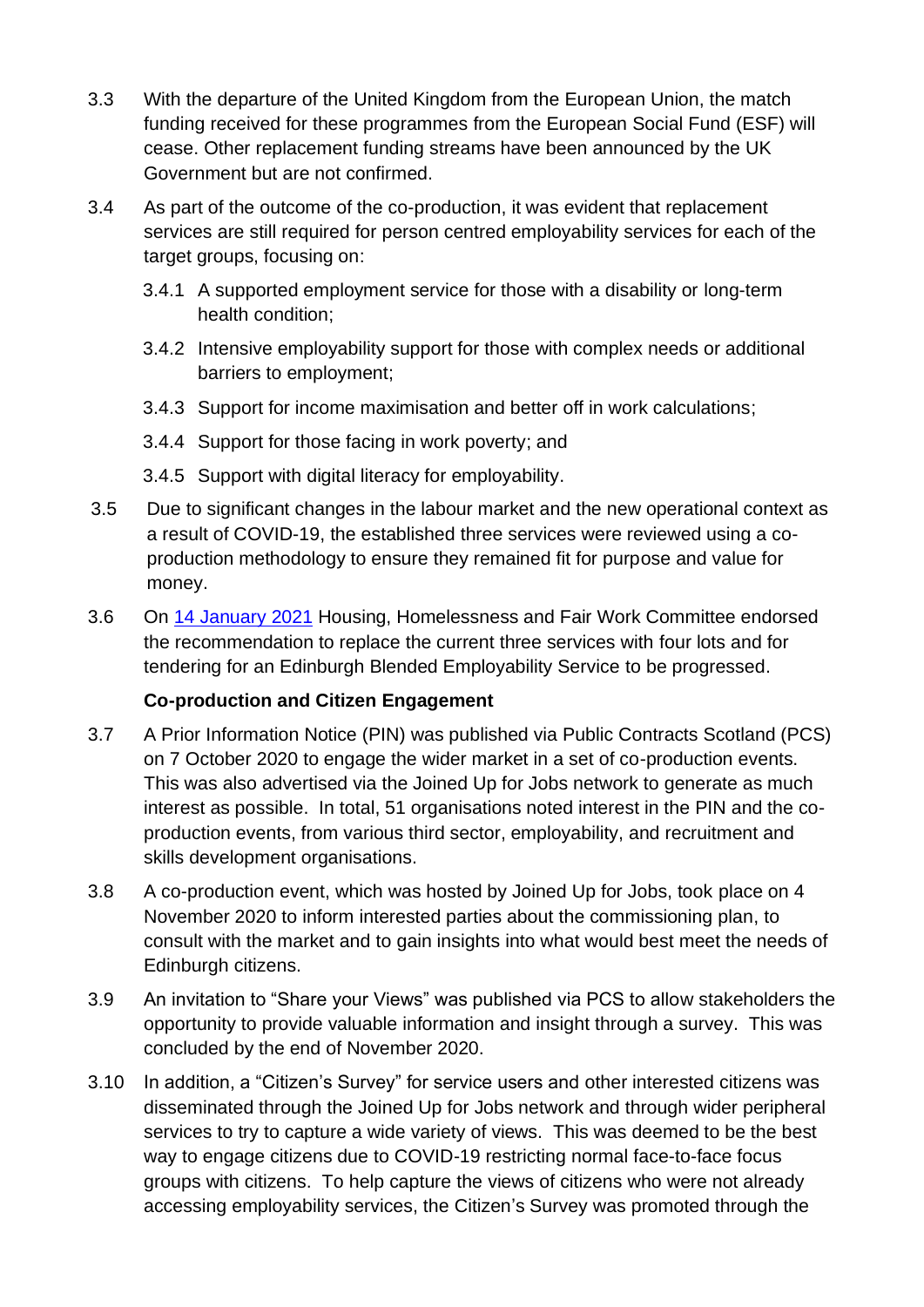Council's main Twitter feed. This was also completed by the end of November 2020.

- 3.11 On 16 December 2020, an "Emerging Themes" feedback event was held. This concluded that the current three contracts would be enhanced with a dedicated inwork support campaign and specialist service to work sensitively alongside employers. This was to be called "In Work Support Service" – a means that the tendering process covered four lots in total. All additional information was published openly on PCS.
- 3.12 To ensure that all potential bidders would be tender ready, a procurement briefing event took place on 26 January 2021. This was attended by representatives from 16 organisations. The main focus for this event was to include all the help that was available for all providers to get themselves bid ready, to network with other organisations, what information was available to help with partnership bids (presentation by Partnership 4 Procurement), handy hints for tendering with the estimated timeline and further training which is available to providers via the Supplier Development Programme.
- 3.13 The Council requested feedback on the timeline from organisations (given the restrictions in place for COVID-19 and possible pressure on resource) and offered options. Most organisations agreed that a later date for publication would be more beneficial for responses and that a contract start date of 1 April 2022 would be more viable (in line with their financial year).
- 3.14 Draft Specifications were also published via PCS on 16 March 2021 for comment. The Council adjusted the timeline and the specification where it was possible to do so.
- 3.15 To conclude, the co-production process found that the following needed to be implemented:
	- 3.15.1 Intensive local employability support is required for those not accessing other employability provision and have additional barriers to employment;
	- 3.15.2 There is still a need for a dedicated supported employment service for those with a disability or long-term health condition;
	- 3.15.3 Those with complex needs require specialist employability support alongside criminal justice, housing and drug and alcohol services;
	- 3.15.4 Many still face in work poverty and a dedicated in-work support campaign and service is required to work alongside employers;
	- 3.15.5 Employability provision needs to include support for income maximisation and better off in work calculations;
	- 3.15.6 Support is required for digital literacy alongside employability provision; and
	- 3.15.7 Mental Health support is required alongside employability provision.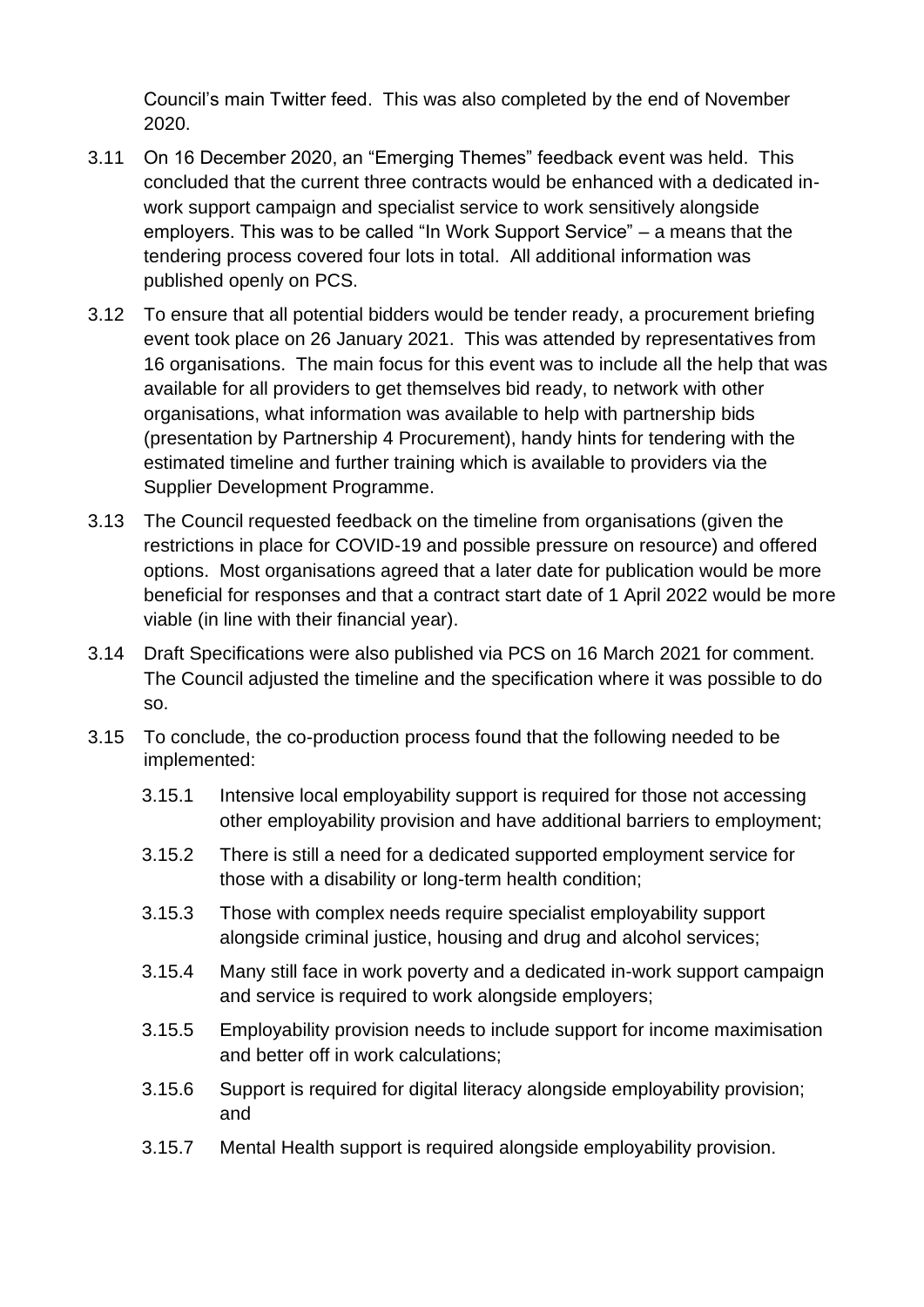- 3.16 It is anticipated that these changes support the following improvements:
	- 3.16.1 Employability services that complement national provision and minimise duplication of other support provision;
	- 3.16.2 More effective targeting of services to those requiring intensive employability support to gain better employment outcomes;
	- 3.16.3 A focus on reducing inequality and fair work so that fewer people will face poverty; and
	- 3.16.4 More efficient delivery through integration of employability services with other public services.

#### **4. Main report**

- 4.1 Following the co-production exercise, the Council undertook an Open Tender in accordance with the Public Contracts (Scotland) 2015 Regulations with the Light Touch Regime applied.
- 4.2 A cost: quality ratio of 30:70 was applied as quality was considered to be of higher importance.
- 4.3 For the four Lots advertised, six bids were received from various providers and consortia and, following evaluation, four bids are recommended to be awarded contracts.
- 4.4 It is anticipated that contracts will commence in April 2022 for an initial period of three years, with the option for the Council to extend for a further period of up to three twelve-month periods.
- 4.5 A summary of the tendering and the tender evaluation process is attached in Appendix 1 and the award recommendations are summarised below:

| Lot 1 Targeted Employability Service                                                                                                                                                                                          |                                      |  |  |  |
|-------------------------------------------------------------------------------------------------------------------------------------------------------------------------------------------------------------------------------|--------------------------------------|--|--|--|
| For all contract years                                                                                                                                                                                                        |                                      |  |  |  |
| Provider(s)                                                                                                                                                                                                                   | 100% of Tender Final<br><b>Score</b> |  |  |  |
| TES Consortium – This includes; Community Renewal Trust as<br>lead, Citizens Advice Edinburgh, Wheatley Foundation, LGBT<br>Health and Wellbeing, Council for Ethnic Minority Voluntary<br>Organisations and Bruce Robertson. | 83.96                                |  |  |  |
| Provider 2                                                                                                                                                                                                                    | 78.65                                |  |  |  |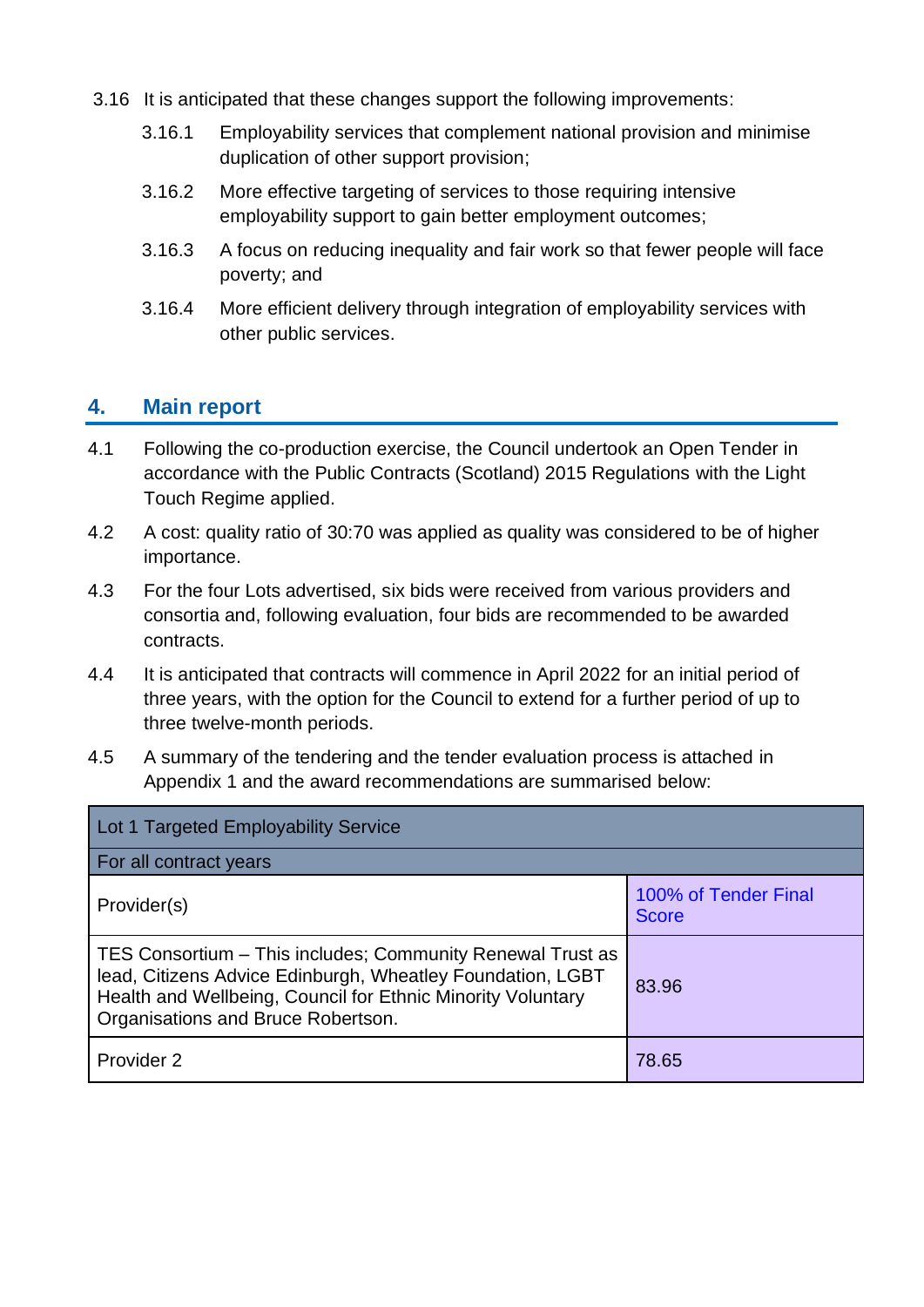| Lot 2 Supported Employment Service                                                                                                                |                                      |  |  |  |
|---------------------------------------------------------------------------------------------------------------------------------------------------|--------------------------------------|--|--|--|
| for all contract years                                                                                                                            |                                      |  |  |  |
| Provider(s)                                                                                                                                       | 100% of Tender Final<br><b>Score</b> |  |  |  |
| ESEC (Edinburgh Supported Employment Consortium) – This<br>includes ENABLE Scotland as the lead, The Action Group,<br>Forth Sector and Into Work. | 90.73                                |  |  |  |

| Lot 3 Complex Needs Employability Service |                                      |  |  |  |
|-------------------------------------------|--------------------------------------|--|--|--|
| for all contract years                    |                                      |  |  |  |
| Provider                                  | 100% of Tender Final<br><b>Score</b> |  |  |  |
| Access to Industry                        | 87.93                                |  |  |  |

| Lot 4 In Work Employment Support Service                |                                      |  |  |  |
|---------------------------------------------------------|--------------------------------------|--|--|--|
| For all contract years                                  |                                      |  |  |  |
| Provider(s)                                             | 100% of Tender Final<br><b>Score</b> |  |  |  |
| <b>ESEC (Edinburgh Supported Employment Consortium)</b> | 80.29                                |  |  |  |
| <b>Supplier 2</b>                                       | 54.15                                |  |  |  |

#### **5. Next Steps**

- 5.1 If Committee approve the report recommendations, contracts will be awarded to the named service providers.
- 5.2 The contracts will be managed by Capital City Partnership, who will monitor Outcomes set out in the Specifications and further Key Performance Indicators, Fair Work First improvements and all Community Benefits offered.
- 5.3 The Council's Contracts and Grants Management team will engage with Capital City Partnership, to ensure that effective contract management is delivered throughout the lifecycle of the Service.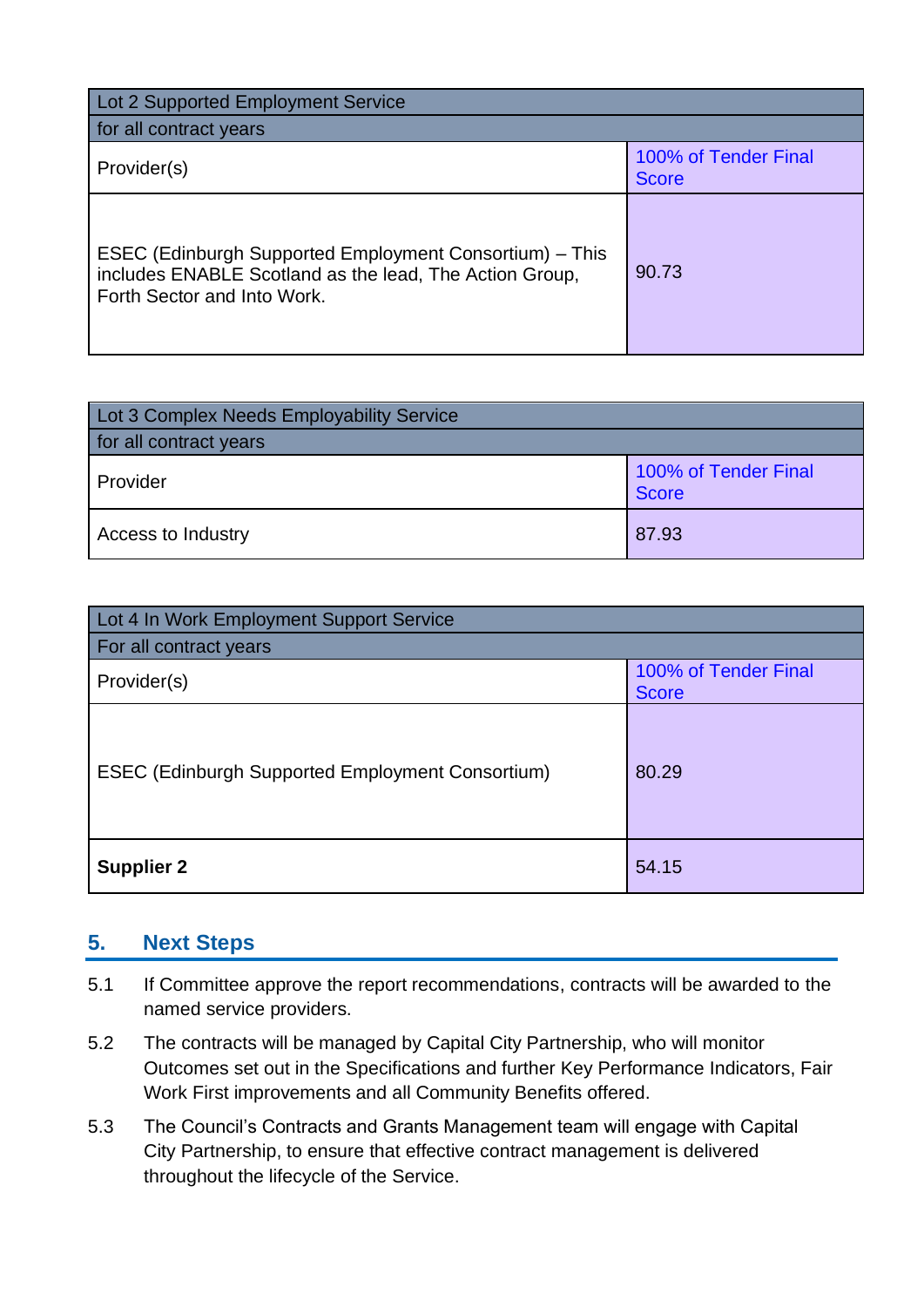### **6. Financial impact**

- 6.1 The proposed service costs would be met from the Council's Business Growth and Inclusion revenue budget.
- 6.2 The maximum total estimated contract value over the four lots is £12,894,204, which is broken down by Lot as:
	- 6.2.1 Lot 1 total maximum contract value of £2,160,000;
	- 6.2.2 Lot 2 total maximum contract value of £8,160,000;
	- 6.2.3 Lot 3 total maximum contract value of £1,500,000; and
	- 6.2.4 Lot 4 total maximum contract value of £1,074,204
- 6.3 The specifications have included contract variation clauses, which will allow any changes in focus to be discussed with the providers, should there be evidence to suggest this is required, without the need to re-tender.
- 6.4 These variation clauses also make provision for any additional funding that may become available, including any funding from the UK or Scottish Governments, to be added to the overall contracts. Any additional funding sourced would be used to increase the capacity and level of support which can be provided by these services if required.
- 6.5 All providers have passed financial assessments and agreed to Terms and Conditions which minimises risk to the Council.
- 6.6 All bids came within budget with an expectation that there will be no increases in cost over the first three years of the contracts. Thereafter, any increases will be linked to Consumer Prices Index including owner occupiers' housing costs (CPIH) as a starting point for all negotiations.
- 6.7 In Lot 2 (Supported Employment Service) the total price for the service is split for payment with 70% paid for operational delivery and 30% for achievement of performance outcomes. This approach will help secure Best Value from the contract. £400,000 has been added to the initial budgeted annual contract value for this lot as per the coalition motion that was approved at Full Council on [27 May](https://democracy.edinburgh.gov.uk/ieListDocuments.aspx?CId=150&MId=5599&Ver=4)  [2021.](https://democracy.edinburgh.gov.uk/ieListDocuments.aspx?CId=150&MId=5599&Ver=4)
- 6.8 The recommended provider for Lot 3 (Complex Needs Employability Service) has included added value with additional funding estimated at £297,000 over the full term of the contract. This added value will enhance the service provided to Edinburgh Citizens in the form of IT and additional funding for Citizens personal purposes i.e. via [Turn2us.](https://www.turn2us.org.uk/)
- 6.9 The recommended provider for Lot 4 (In work Employment Support Service) includes a saving of 0.5% across the full contract term.
- 6.10 The recommended contracts will also include Community Benefits with an aggregated estimated value of £238,755 over the six-year contract term for the four lots. This includes Community Benefits such as staff volunteering within the communities, targeted recruitment, community engagement and education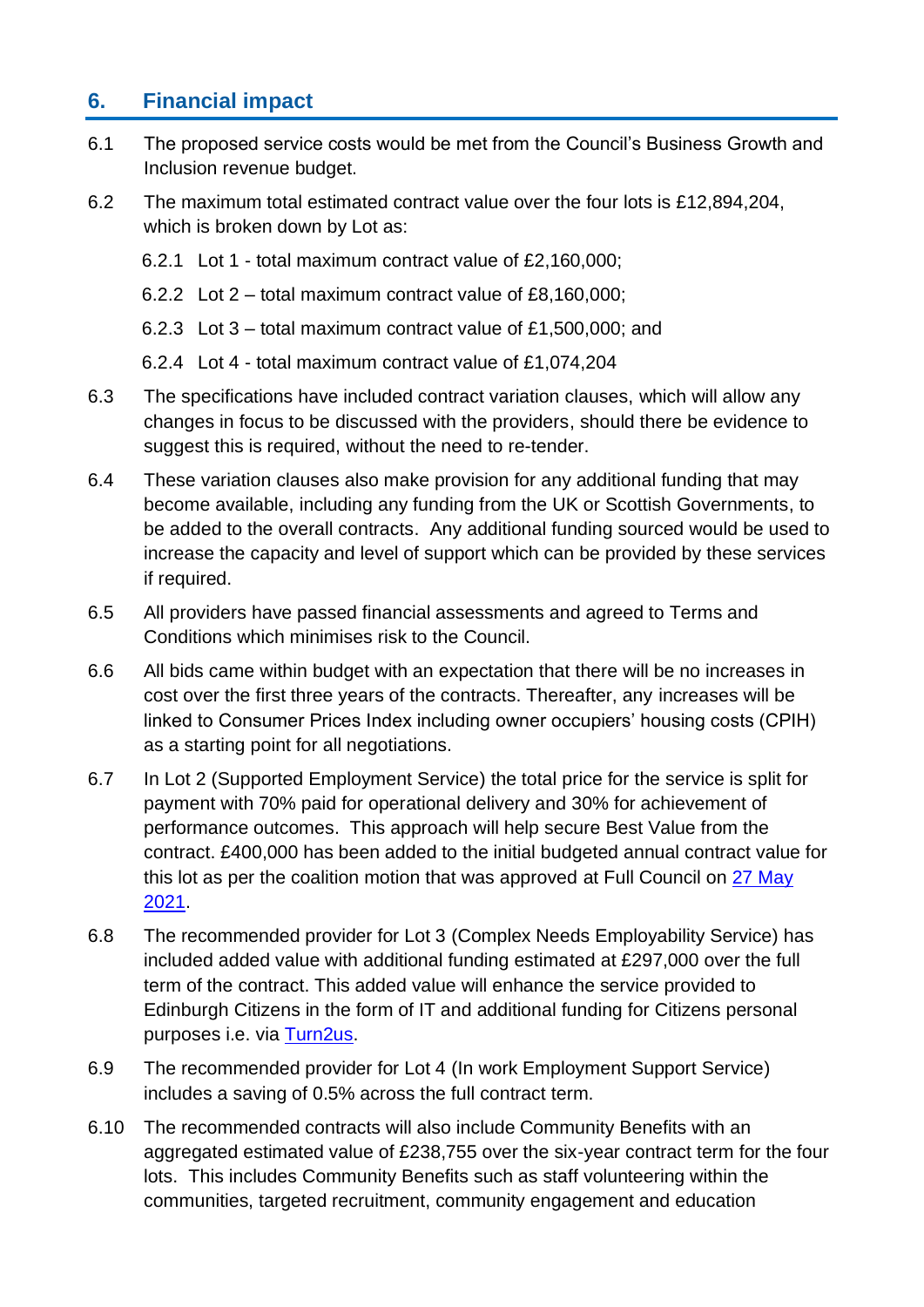workshops, work placements for University Students and School Leavers, Community Impact projects and pledges to spend funding within local supply chains.

### **7. Stakeholder/Community Impact**

- 7.1 Throughout the process, there was regular communication and contract monitoring with current providers. In addition, the project has been overseen by a monthly steering group with representation from the Council, Capital City Partnership, Commercial and Procurement Services, Strategy and Insight, EVOC, the Localities, Edinburgh Alcohol and Drugs Partnership, Edinburgh Health and Social Care Partnership, Community Justice, Schools and Life-Long Learning, DWP and the Edinburgh Chamber of Commerce.
- 7.2 A summary of the co-production process is outlined in the background to this report.
- 7.3 There was a wide range of input with representation from the steering group included as part of the evaluation team.
- 7.4 Updates on progress have been approved via the Housing, Homelessness and Fair Work Committee.
- 7.5 All Service Providers recommended for award answered the questions on Community Benefits, Sustainability and Fair work Practice, with the majority of the providers responses being deemed good or excellent by the evaluation board; which means that they have provided evidence that their organisations go above and beyond compliance with their legal obligations.
- 7.6 All Lead Providers pay the Scottish Real Living Wage and above, with the four lead organisations being accredited and confirmed that they are committed to the Scottish Business Pledge. Three other partner organisations are also accredited Scottish Real Living Wage organisations, with one other committing to pay the real living wage.
- 7.7 These contracts will support nine Small to Medium Sized Enterprises (SME's) out of the eleven organisations being recommended for award.
- 7.8 An Integrated Impact Assessment (IIA) and Data Protection Impact Assessment (DPIA) have been completed. The IIA has been submitted for publication.

### **8. Background reading/external references**

8.1 [Edinburgh Blended Employability Service](https://democracy.edinburgh.gov.uk/ieListDocuments.aspx?CId=141&MId=5691&Ver=4) - Housing, Homelessness and Fair Work Committee, 14 January 2021.

### **9. Appendices**

9.1 Appendix 1 - Summary of Tendering and Tender Evaluation Process.